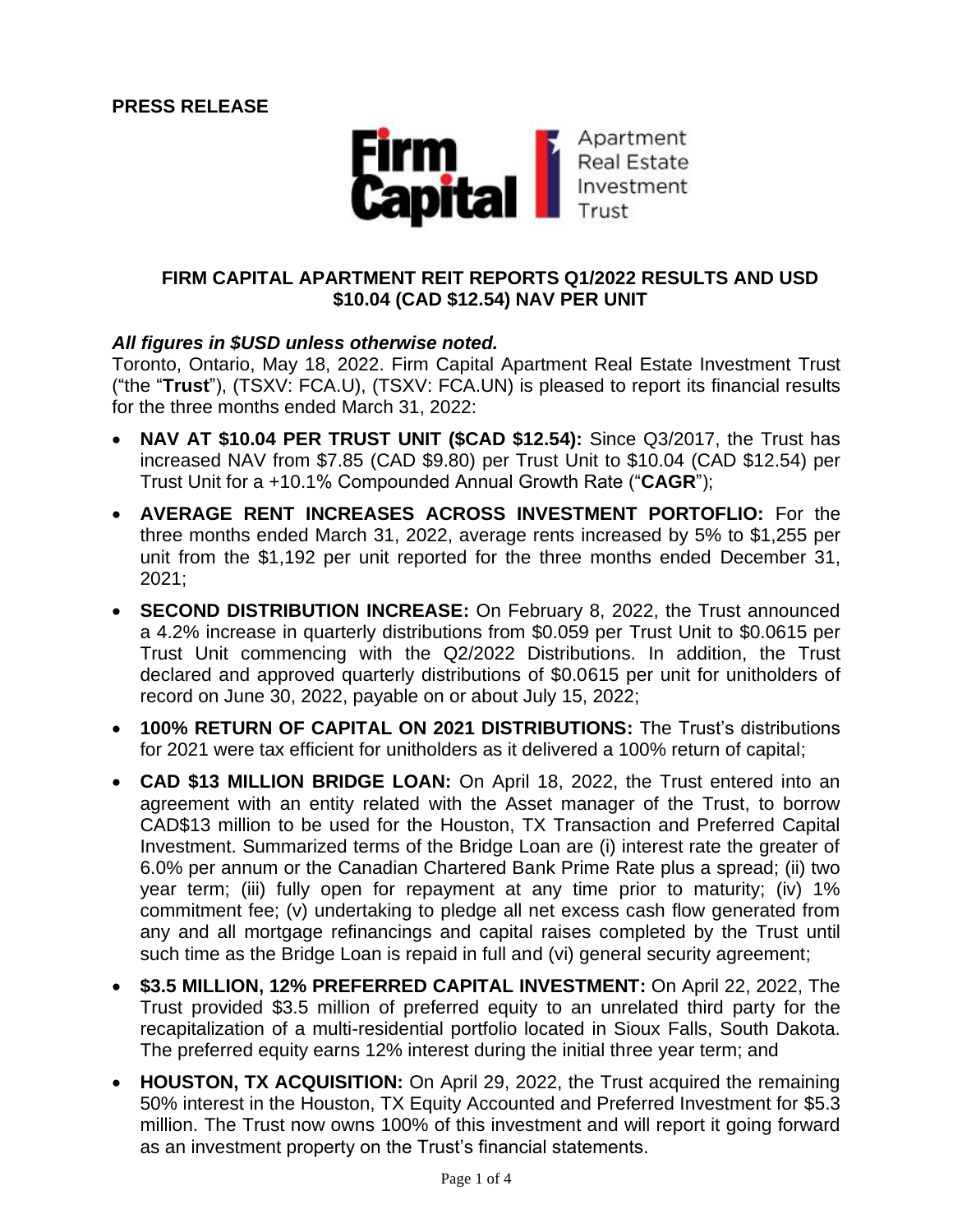# **FIRST QUARTER HIGHLIGHTS**

Key highlights for the three months ended March 31, 2022 are as follows:

- Net loss was approximately \$0.3 million, in comparison to the \$2.9 million net loss reported for the three months ended March 31, 2021;
- Excluding non-cash fair value adjustments, net income was \$0.5 million; and
- AFFO was approximately \$0.4 million.

|                               | Three Months Ended     |                 |                 |
|-------------------------------|------------------------|-----------------|-----------------|
|                               | <b>Mar 31,</b><br>2022 | Dec 31,<br>2021 | Mar 31,<br>2021 |
| <b>Net Income/(Loss)</b>      | \$(345,345)            | \$3,478,939     | \$(2,945,917)   |
| Net Income Before Fair Value  |                        |                 |                 |
| <b>Adjustments</b>            | \$532,100              | 497,949<br>\$   | 508,948<br>\$   |
| <b>FFO</b>                    | \$290,189              | 244,667<br>\$   | \$(2,114,359)   |
| <b>AFFO</b>                   | \$446,352              | 497,684<br>\$   | 507,952<br>\$   |
| <b>Distributions</b>          | \$448,658              | 448,658<br>\$   | 455,166<br>\$   |
| <b>AFFO Per Unit</b>          | \$<br>0.06             | \$<br>0.07      | 0.07<br>S       |
| <b>Distributions Per Unit</b> | \$<br>0.06             | \$<br>0.06      | 0.06<br>\$      |
| <b>AFFO Payout Ratio</b>      | 101%                   | 90%             | 90%             |

For the complete financial statements including Management's Discussion & Analysis, please visit [www.sedar.com](http://www.sedar.com/) or the Trust's website at [www.firmcapital.com](http://www.firmcapital.com/)

## **INVESTMENT STRUCTURE**

The Trust's portfolio consists of (i) Wholly Owned Real Estate Investments (ii) Joint Venture Real Estate Investments and (iii) Preferred Capital Investments

#### (i) **Wholly Owned Real Estate Investments:**

The Trust opportunistically acquires wholly owned multi-family residential real estate assets in large core markets on an accretive basis and when the Trust's cost of equity is compelling. Any growth of the scale as outlined above will require the Trust to raise additional capital through either the private and/or public debt and equity capital markets.

#### (ii) **Joint Venture Real Estate Investments:**

The Trust has successfully utilized a joint venture strategy with partners who bring strong, local expertise in its core and non-core markets. The Trust strives to have a minimum 50% ownership interest and will fund the equity in a combined preferred/common equity investment structure. The preferred equity provides a fixed rate of return resulting in a secured structure ahead of the partner's ownership interest, while the common equity provides investors an upside return for investors as the investment meets its targeted objectives. The joint venture strategy de-risks the Trust's investment.

#### (iii)**Preferred Capital Investments:**

The Trust, using Firm Capital's plus 30-year experience as a leader in the mortgage lending industry, provides preferred capital secured by multi-family residential real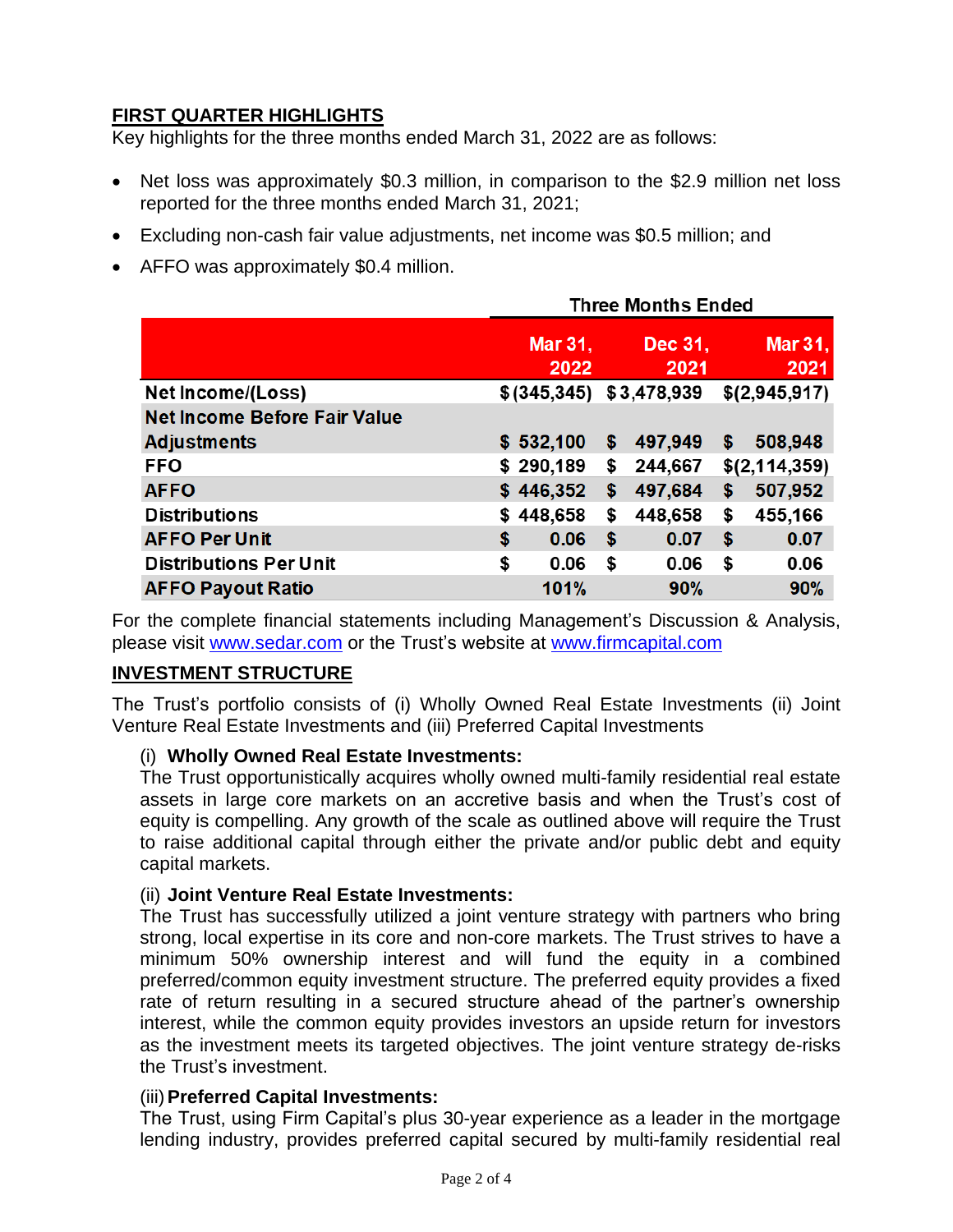estate properties. Preferred capital investments continue to provide attractive, risk adjusted returns for the Trust. Preferred capital ranks ahead of common shares, and behind first mortgage debt in the capital structure of a real estate investment. These types of investments typically generate a higher yield and an overall better risk-adjusted return for the Trust than the underlying real estate when real estate valuations are at a premium. In the near term, the Trust expects to continue to increase this investment class.

## **STRATEGIC DIRECTION**

The Trust's strategy and primary objective is to use the proven industry experience of management, board of trustees, and joint venture partners to acquire and own, U.S. Multi-Family Residential Real Estate Properties to grow the NAV per unit, generate attractive distributions and total unitholder returns.

Over the short and medium-term, the Trust expects to grow its wholly owned real estate investment portfolio by exercising its first offer to acquire the interest of coowners on some of its existing joint ventures. Over the medium to long-term, the Trust's target is to maintain a 1:1 ratio of wholly owned vs. joint venture partner ownership, while continuing to grow its Preferred Capital Investments that provide enhanced returns secured by asset classes we own.

## **CAUTIONARY NOTE REGARDING FORWARD-LOOKING STATEMENTS**

Certain information in this news release constitutes forward-looking statements under applicable securities law. Any statements that are contained in this news release that are not statements of historical fact may be deemed to be forward-looking statements. Forward-looking statements are often identified by terms such as "may", "should", "anticipate", "expect", "intend" and similar expressions.

Forward-looking statements necessarily involve known and unknown risks, including, without limitation, risks associated with general economic conditions; adverse factors affecting the U.S. real estate market generally or those specific markets in which the Trust holds properties; volatility of real estate prices; inability to access sufficient capital from internal and external sources, and/or inability to access sufficient capital on favourable terms; industry and government regulation; changes in legislation, income tax and regulatory matters; the ability of the Trust to implement its business strategies; competition; currency and interest rate fluctuations and other risks. Additional risk factors that may impact the Trust or cause actual results and performance to differ from the forward looking statements contained herein are set forth in the Trust's Annual Information form under the heading Risk Factors (a copy of which can be obtained under the Trust's profile on [www.sedar.com\)](http://www.sedar.com/).

Readers are cautioned that the foregoing list is not exhaustive. Readers are further cautioned not to place undue reliance on forward-looking statements as there can be no assurance that the plans, intentions or expectations upon which they are placed will occur. Such information, although considered reasonable by management at the time of preparation, may prove to be incorrect and actual results may differ materially from those anticipated. Forward-looking statements contained in this news release are expressly qualified by this cautionary statement. Except as required by applicable law, the Trust undertakes no obligation to publicly update or revise any forward-looking statement, whether as a result of new information, future events or otherwise